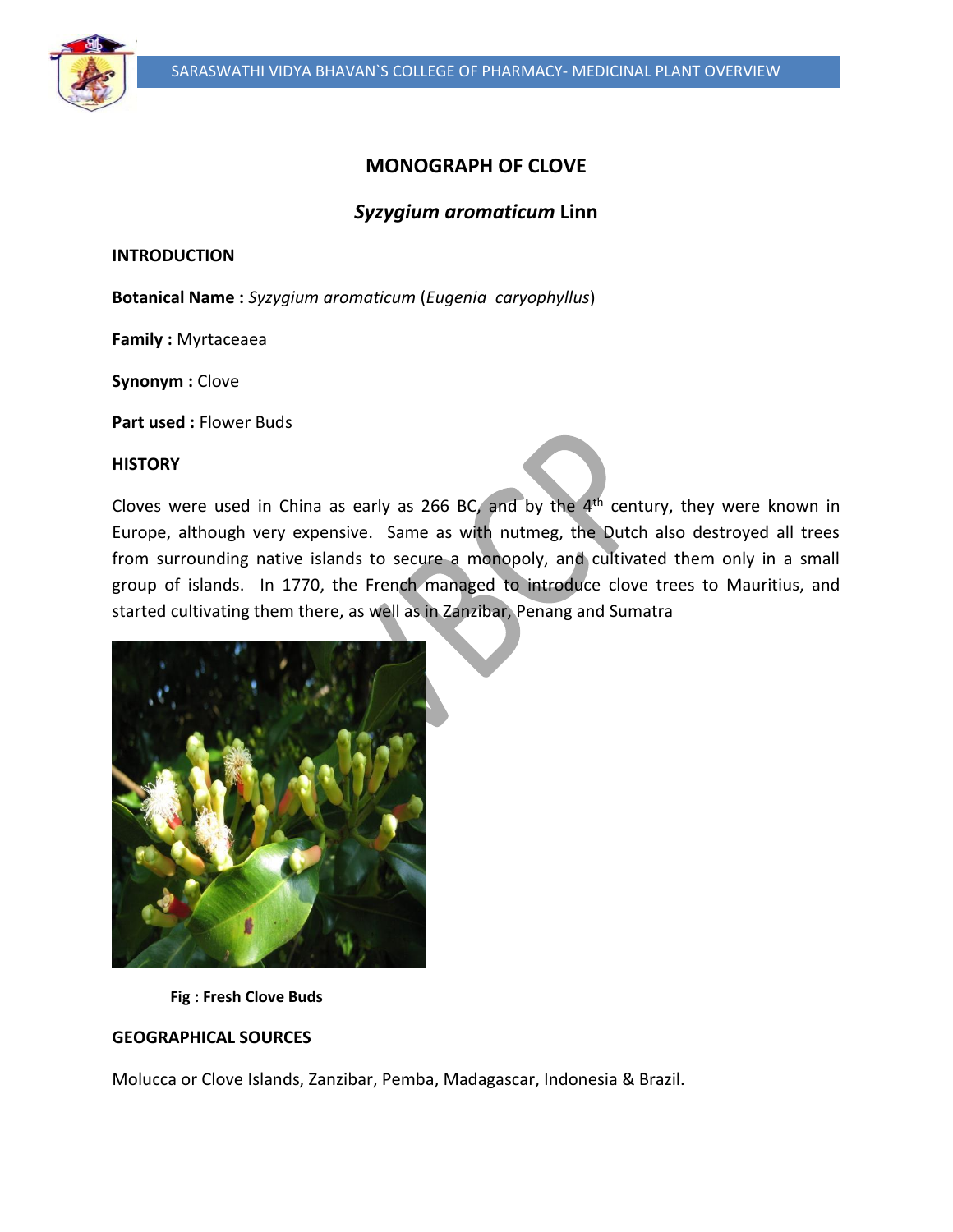

#### **COLLECTION AND PREPARATION**

- The flower buds are collected when the lower part turns green-crimson. The cloves are dried in the open air on mats & separated from their peduncles (forming clove stalks which are also sold commercially). If left on the tree for too long, the buds open & the petals fall, leaving "brown cloves". Later the fruits ("mother cloves") are produced.
- Dried clove buds are harvested at the time when the buds have reached their fullsize before the corolla open, and the hypanthium have turned reddish.
- Harvesting clove buds should be undertaken at the right stage. Early picking, fallen and over-ripe buds will produce buds of a lower quality
- The harvested buds are separated from the stems by hand or thresher machine. After separation, the buds are dried by the sun or an artificial dryer.
- The colour and oil content of sun and artificially dried clove buds are not significantly different



 **Fig : Drying of Clove buds**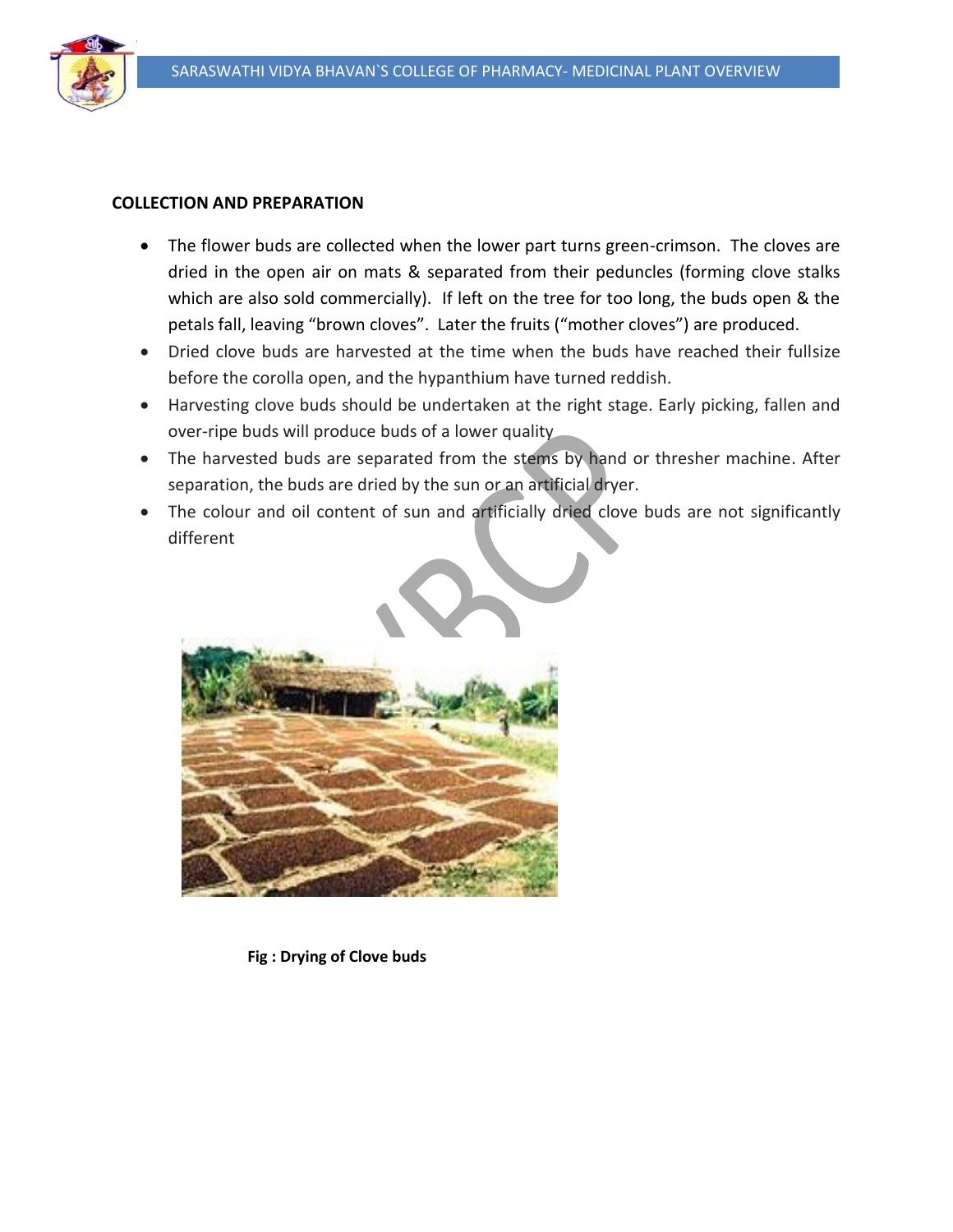

## **CLOVE OIL :**

- The essential oil content and the ratio between eugenol and eugenol acetate influences the aroma. Higher content of essential oil is preferred. Higher content of eugenol will produce a harsher aroma, on the other hand, higher content of eugenol acetate produces a smoother aroma.
- Clove oil can be obtained from distillation of buds, leaf or stem, each resulting in an oil having different characteristics of oil . The yield and quality of the oil are influenced by origin, variety, post-harvest processing, pre-treatment before distillation, distillation method and post-distillation treatment.
- Clove buds and stem are comminuted before distillation to break the oil cells and widen the surface so that the oil can be released more easily from the cells. The highest yield derived from high-quality clove bud is 20 %. In the UK, the fi nest oil containing 85–89 % eugenol, is obtained by water distillation

# **DESCRIPTION MORPHOLOGY :**



## **Fig : Dried Clove Buds**

- Clove has a upper crown region and hypanthium.
- The crown region consists of calyx, corolla, style and stamens. Calyx has four thick sepals. Corolla is also known as head, crown or cap, it is dome shaped and has four pale yellow coloured petals which are imbricate, immature and membranous.
- The hypanthium is subcylindrical and tapering at the end. It is 10-13 mm long, 4mm thick and 2mm thick. It has schizolysigenous glands and bilocular ovary consisting of abundant ovules.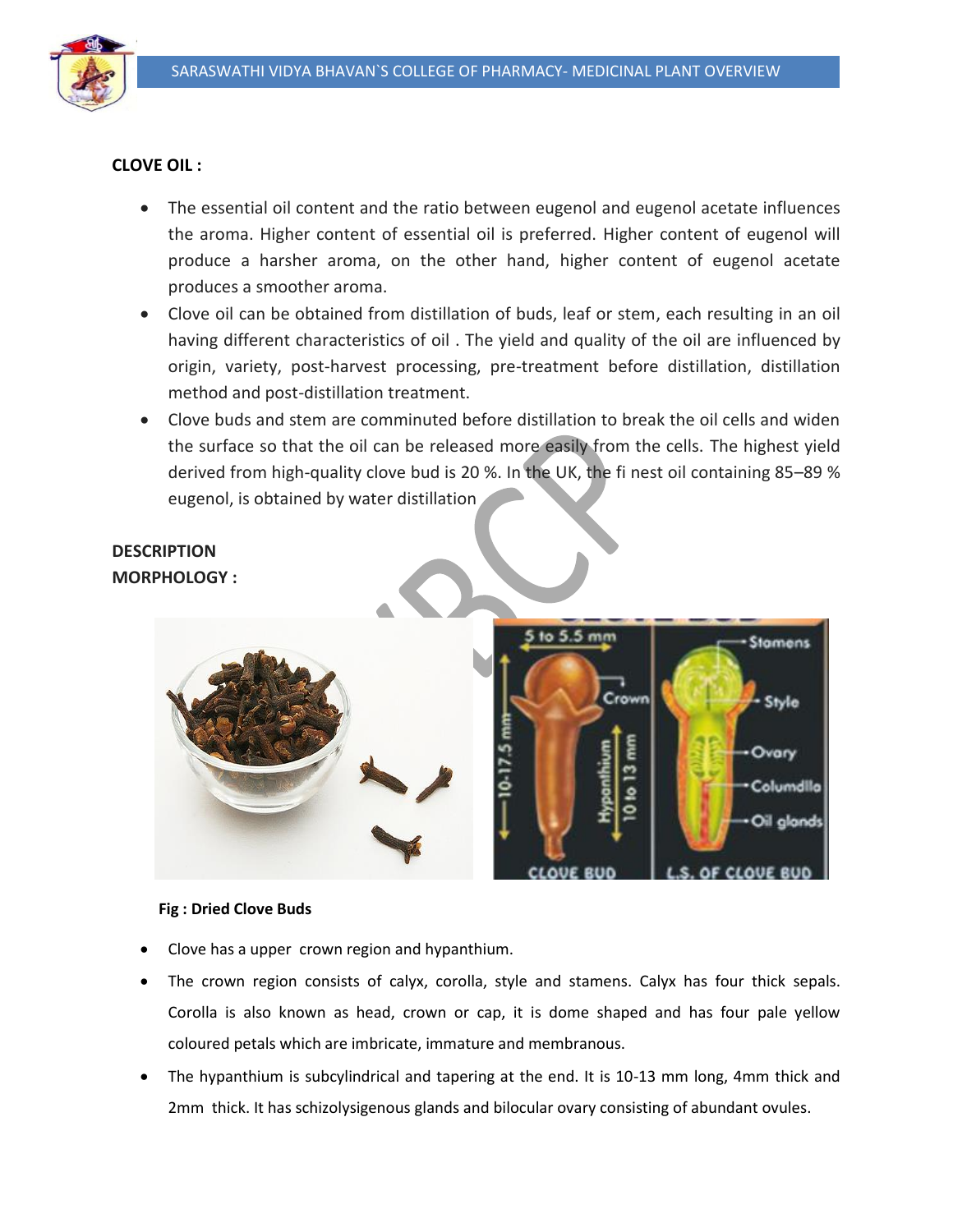

## **MICROSCOPY:**

The transverse section through the hypanthium shows the following:

- Epidermis: Single layer , straight walled with anomocytic stomata and with thick cuticle.
- Cortex: The cortex has three distinct region. Peripheral region: Two or three schizolysigenous oil glands embedded in parenchymatous cells Middle layer: Consists of ring of bicollateral vascular bundles. Isolated lignified Inner region: Zone of parenchyma, composed of airspaces.
- Columella: Consists of parenchymatous cells rich in calcium oxalate clusters and a ring of vascular bundles towards the periphery
- The transverse section through ovary shows presence of ovary with numerous ovules in it.







Fig : Transverse section of Clove buds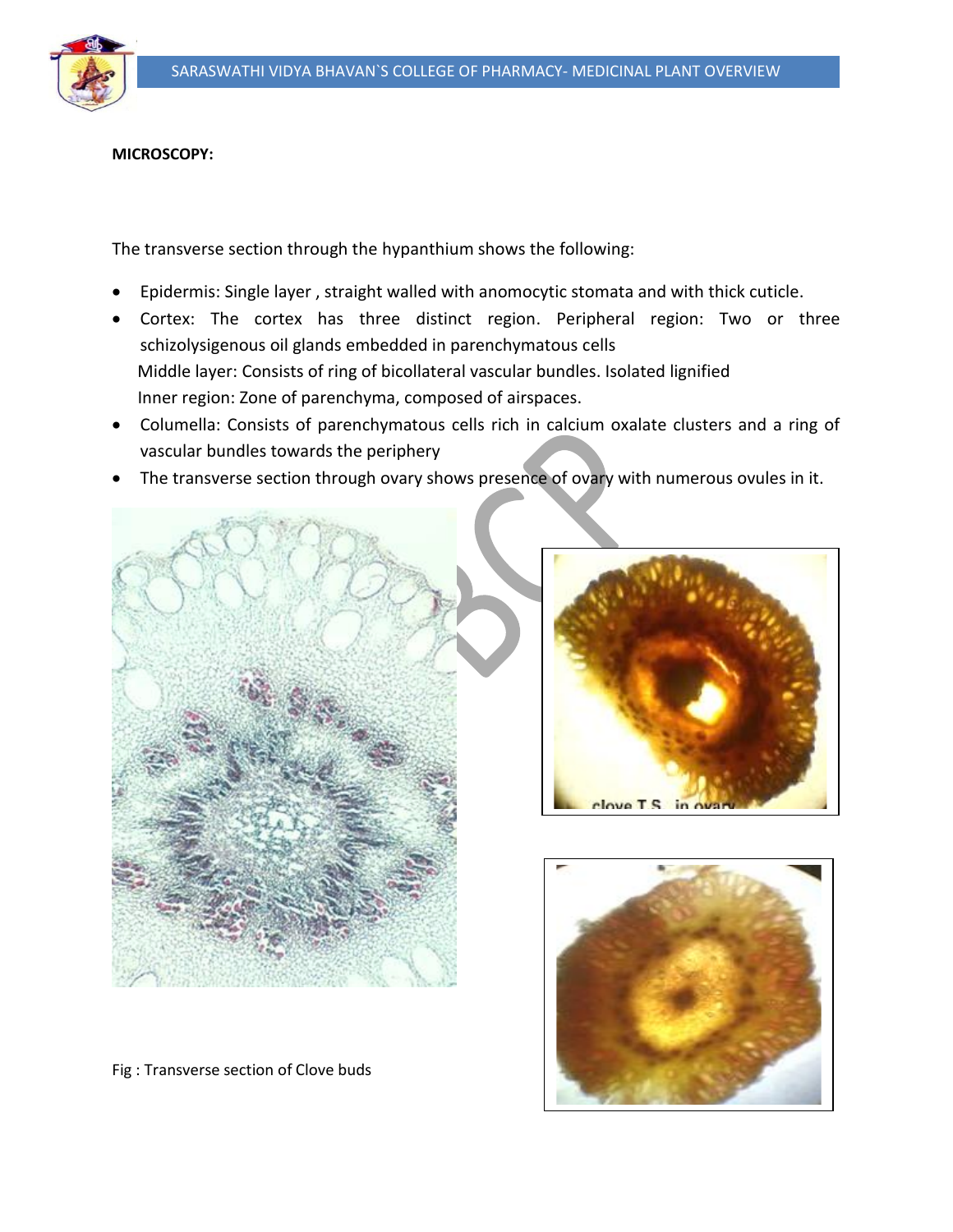

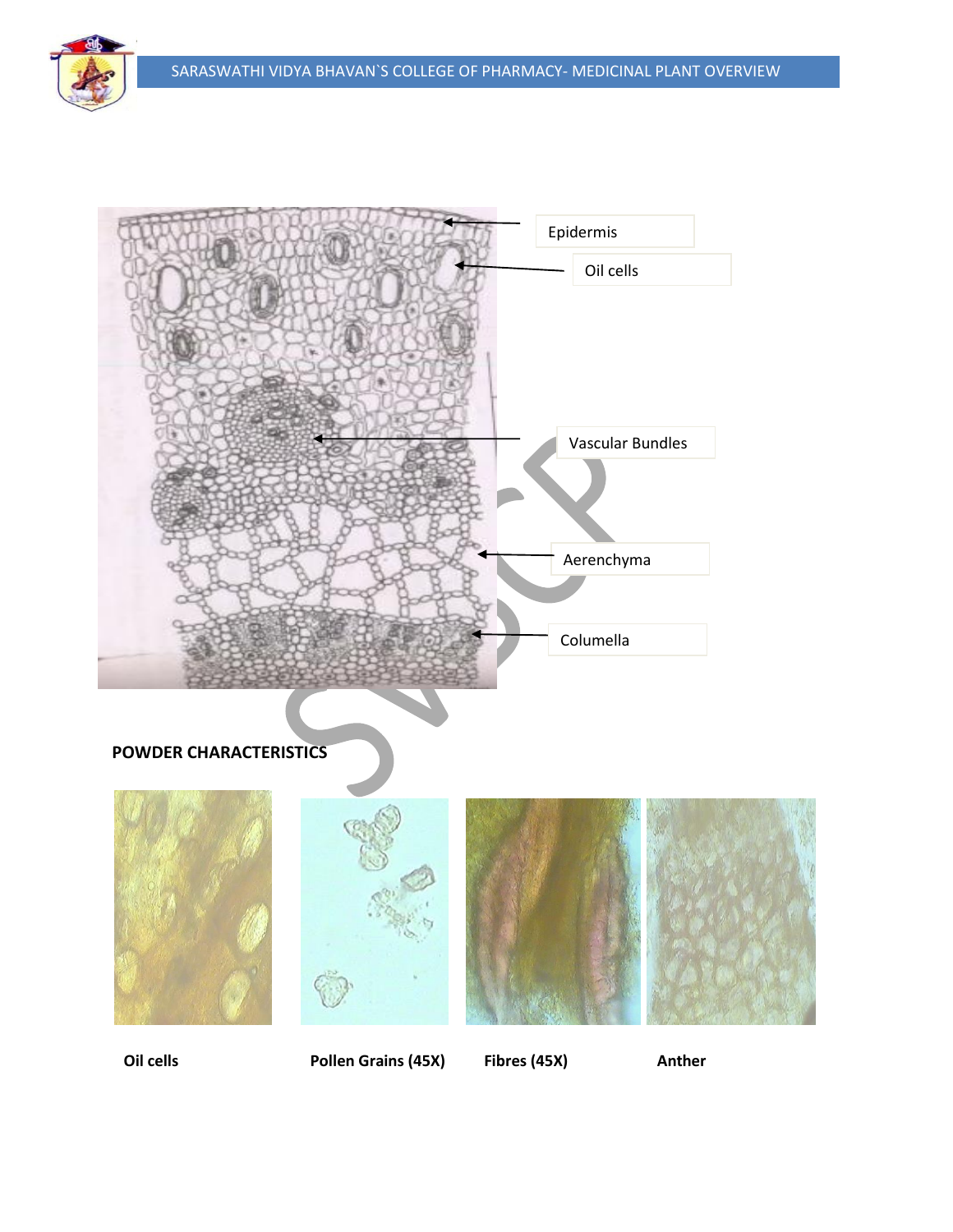

### **CHEMICAL COMPOSITION**

- Eugenol composes 72–90% of the essential oil extracted from cloves and is the compound most responsible for clove aroma 100% extraction occurs at 80 minutes in pressurized water of 125 °C. Ultrasound-assisted and microwave-assisted extraction methods provide more rapid extraction rates with lower energy costs.
- Other constituents of clove oil include acetyl eugenol, beta-caryophyllene and vanillin, crategolic acid,
- Tannins- bicornin, gallotanniacid, methyl salicylate(painkiller),
- Flavonoids eugenin, kaempferol, rhamnetin.
- Triterpenoids -oleanolic acid, stigmasterol and campesterol
- Eugenol is toxic in relatively small quantities; for example, a dose of 5–10 ml has been reported as being a near fatal dose for a two-year-old child.
- Clove oleoresin is extracted from the stems or the buds. Clove oleoresin prepared by solvent extraction of clove bud yielded about 18–22 % oleoresin (90–92 % volatile components) using benzene and 22–31 % using alcohol.

 $\mathsf{CH}_3$  $CH<sub>3</sub>O$  $H<sub>2</sub>$ w"  $CH_3$ HС  $CH_3$ 

Eugenol **Caryophyllene**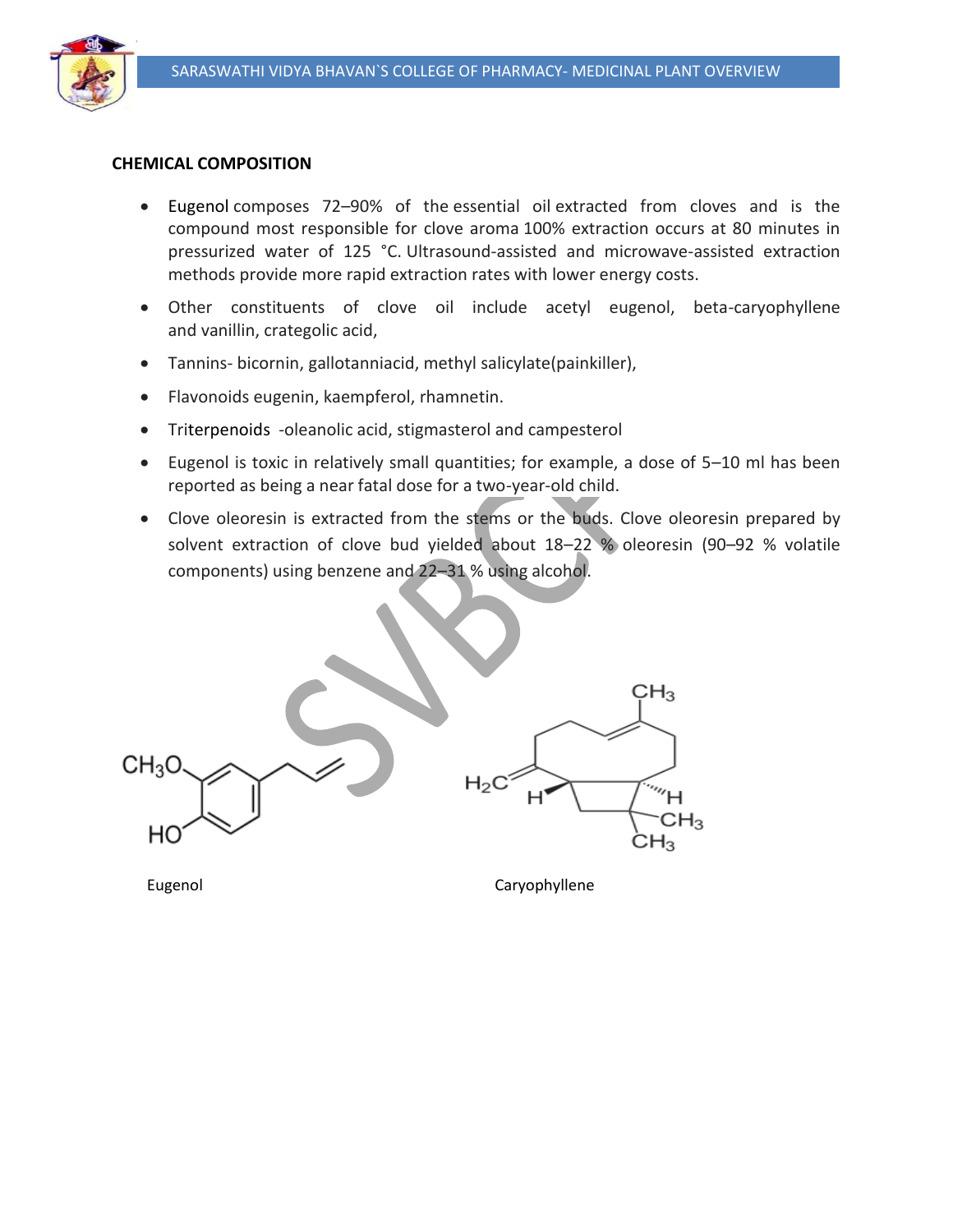

# **CLOVE OIL**



#### **Fig : Clove oil**

- Oil of cloves is yellow or colourless, is slightly heavier than water.
- Oil distilled in Europe and the US normally does not need purification, while oil distilled in other areas (e.g. Madagascar) does
- Contains mainly eugenol & acetyleugenol , Sesquiterpenes (α and β caryophyllenes)

## **THERAPEUTIC USES**

- Dental analgesic The effect is due to its ability to suppress prostaglandins and other inflammatory mediators
- Carminative, antiseptic, aromatic, stimulant.
- anaesthetic.
- It is used as a stimulating expectorant in bronchial problems.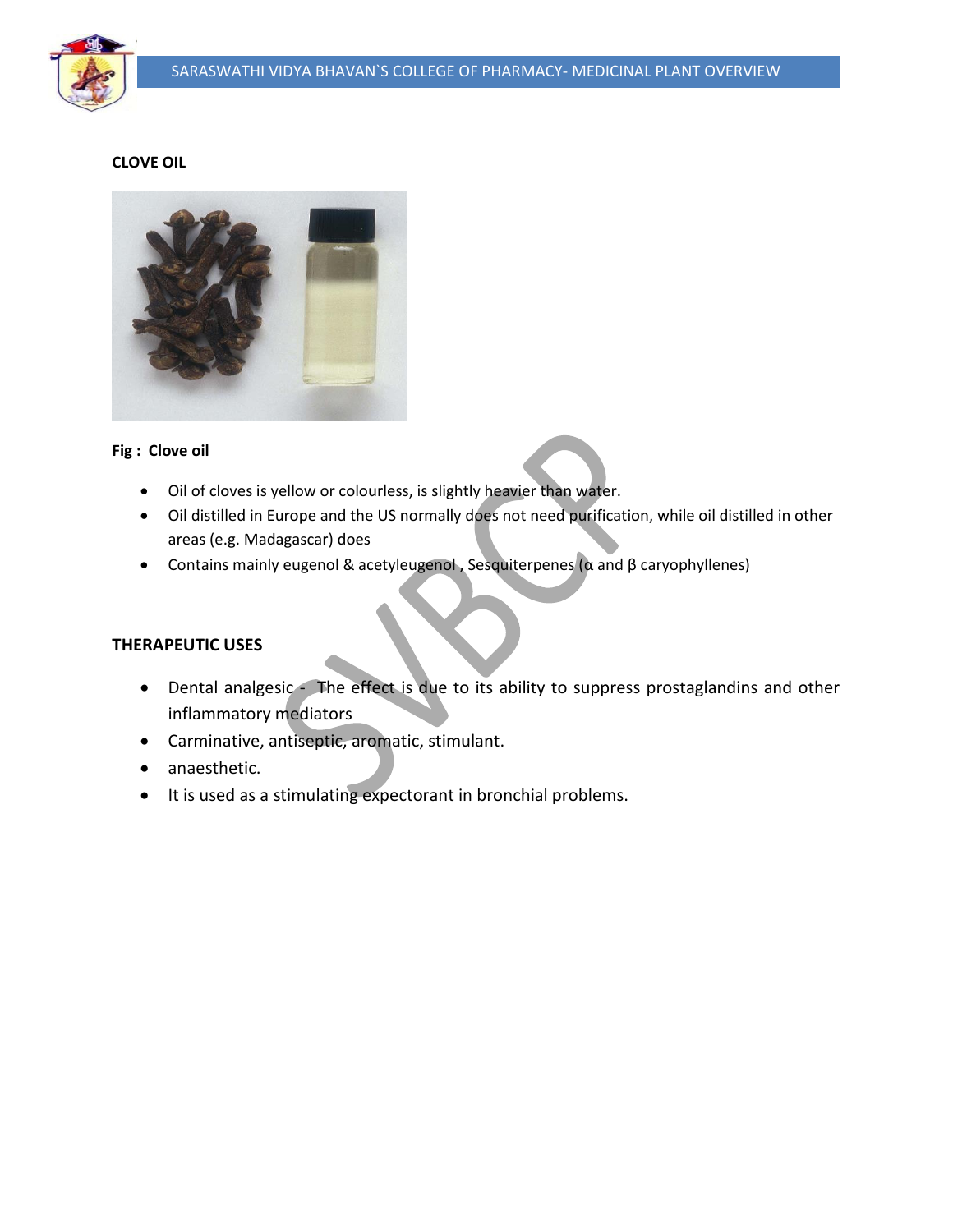

## **ADULTARANTS**

- **Clove stalks** are slender stems of the inflorescence axis that show opposite decussate branching. Externally, they are brownish, rough, and irregularly wrinkled longitudinally with short fracture and dry, woody texture.
- **Mother cloves (anthophylli)** are the ripe fruits of cloves that are ovoid, brown berries, unilocular and one-seeded. This can be detected by the presence of much starch in the seeds.
- **Blown cloves** are expanded flowers from which both corollae and stamens have been detached.
- **Exhausted cloves** have most or all the oil removed by distillation. They yield no oil and are darker in color